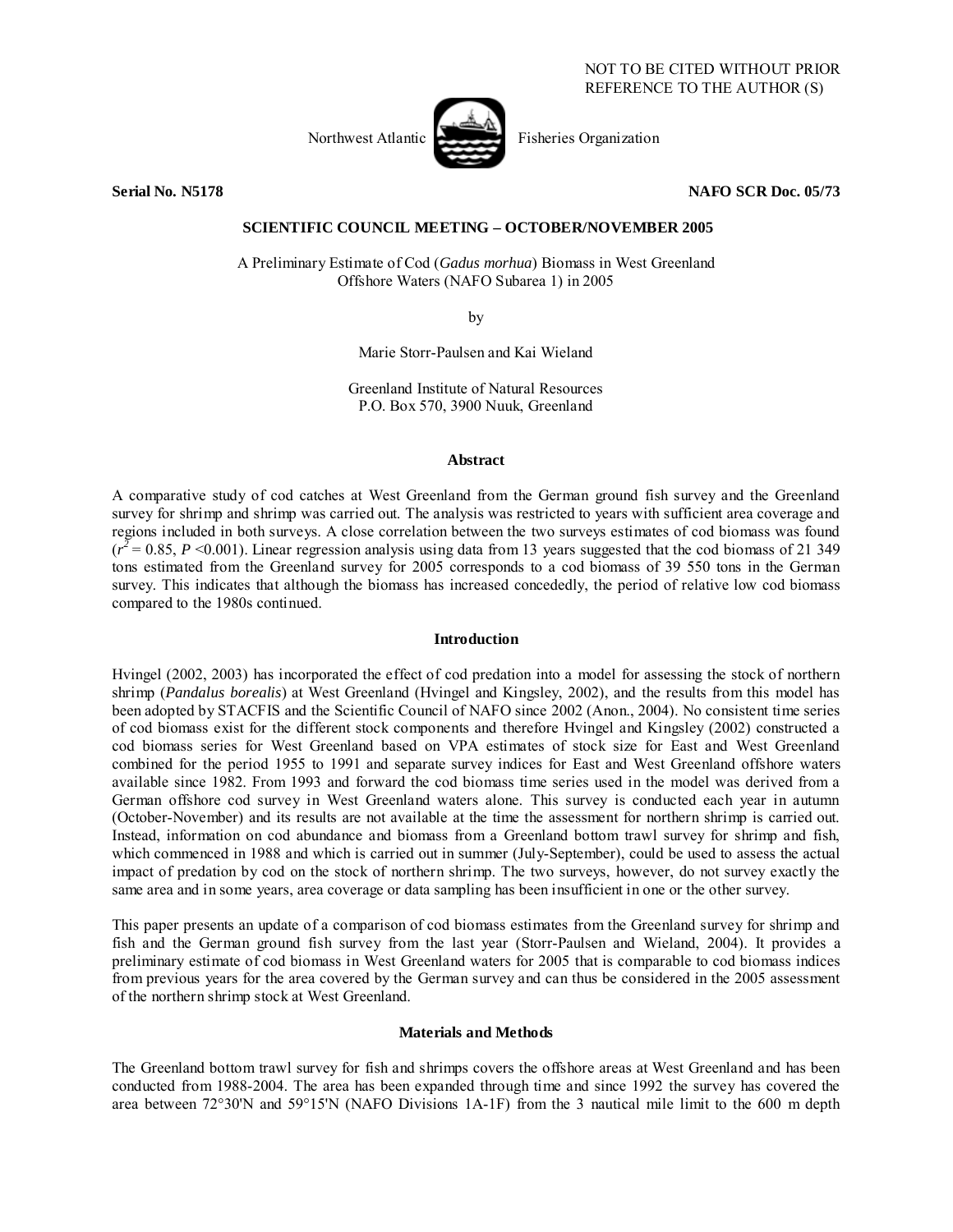contour (Fig. 1) and the inshore area Disko Bay. The survey area is divided into NAFO Divisions, which are further subdivided into four depth strata ( $\leq$ 150 m, 151-200 m, 201-400 m and 401-600 m). The survey was originally designed as a shrimp survey and sampling of fish data was not complete in the period 1988-1991. Since 1992 the sampling of fish has improved and it is now considered as a combined survey for shrimp and fish (Storr-Paulsen and Jørgensen, 2004). The survey is designed as a stratified random trawl survey with a minimum of two hauls per stratum. The sampling period is July to September and throughout the entire time period the survey has been conducted by the Greenland Institute of Natural Resources with the research trawler RV *Paamiut.* Shrimp trawls with a high (10-12 m) vertical opening have been used, which were equipped with a heavy bobbin chain ground gear until 2004 (Skjervøy ) or a rockhopper bobbin/rubber disc ground gear in 2005 (Cosmos 2600 trawl). Towing speed has always been about 2.5 knots (see Wieland and Bergström, 2005, for further details on the survey design).

The German survey is as a stratified random groundfish survey covering the shelf area outside the 3 nautical mile limit and the continental slope down to a depth of 400 m off East and West Greenland between 67°00'N and 59°00'N (ICES area 14 and NAFO Div. 1BS-1F, Fig. 1). The Institute for Sea Fisheries, Germany, has conducted this survey annually since 1982. The primary target is cod, and the fishing gear used is a groundfish trawl rigged with a heavy ground gear. Towing speed is 4 knots. The survey provides swept area estimates of abundance (by age) and biomass (all ages pooled) for the East and the West Greenland offshore component, which form the primary basis for the evaluation of the status of the offshore cod stock (ICES, 2005).

Area coverage was incomplete in one or the other surveys the following years and areas:

- NAFO Div. 1A and 1BN have always been covered by the Greenland survey only,
- the southern NAFO Div. 1E and 1F were not included in the Greenland survey prior to 1992 and 1993, respectively,
- the northern areas, i.e. 1BS and NAFO Div. 1C, were not covered in the German survey in 1995 and in 2001 to 2003 ,
- the number of stations was insufficient in the German survey in NAFO Div. 1F in 1993, 1999 and 2002 and in NAFO Div. 1D in 1995 and 2002.

Consequently, new annual indices of cod abundance and biomass were calculated for the Greenland survey for all years since 1992 excluding areas for which no corresponding data have been available from both surveys.

Factors for converting cod catches from 2005 made with the Cosmos trawl to Skjervøy catches from the period 1998-2004 have yet not been available. However, the major difference between the two trawls is the ground gear, and Lewy *et al*. (2004) reported a conversion factor of about 2 for cod >25 cm length in a such a case. Hence, a preliminary conversion factor of 0.5 was applied to adjust the Cosmos trawl catches from 2005 to the Skjervøy trawl standard of the previous years.

## **Results and Discussion**

Figure 2 shows the geographical distribution of cod density recorded in the Greenland survey for shrimp and fish in 2005. Highest densities were found in NAFO Div. 1D and 1E. In addition cod was fairly abundant in most of the catches taken in NAFO Div. 1F, but was present only in few catches taken outside the area that is usually covered by the German groundfish survey. The length frequency of cod in the Greenland survey is shown in Fig. 3 indicating a dominance (more than 60%) of fish between 20 and 33 cm length corresponding to age group 2.

Overall estimates of cod biomass are 43 074 tons for the entire surveyed area and 42 697 tons for the reduced area that corresponds to the German survey. Taking into account the change of the trawl in 2005, these values convert to 21 537 and 21 348 tons, respectively, for the previous standard trawl.

Cod biomasses estimated from the Greenland survey were considerably below the estimates from the German survey in the overlapping years and area (Fig. 4), and different trawl types and towing speeds might be the major causes for this. Despite pronounced differences between the two surveys at the upper levels of cod biomass, highly significant correlations  $(r^2 = 0.85, P \le 0.001, n = 13)$  between the two data series were found, and the equation obtained by linear regression on a log-log scale (Fig. 4) is:

$$
log (Cod \text{ biomass}_{German \, Survey}) = 0.8879 + 0.8568 * log (Cod \text{ biomass}_{Greenland \, Survey})
$$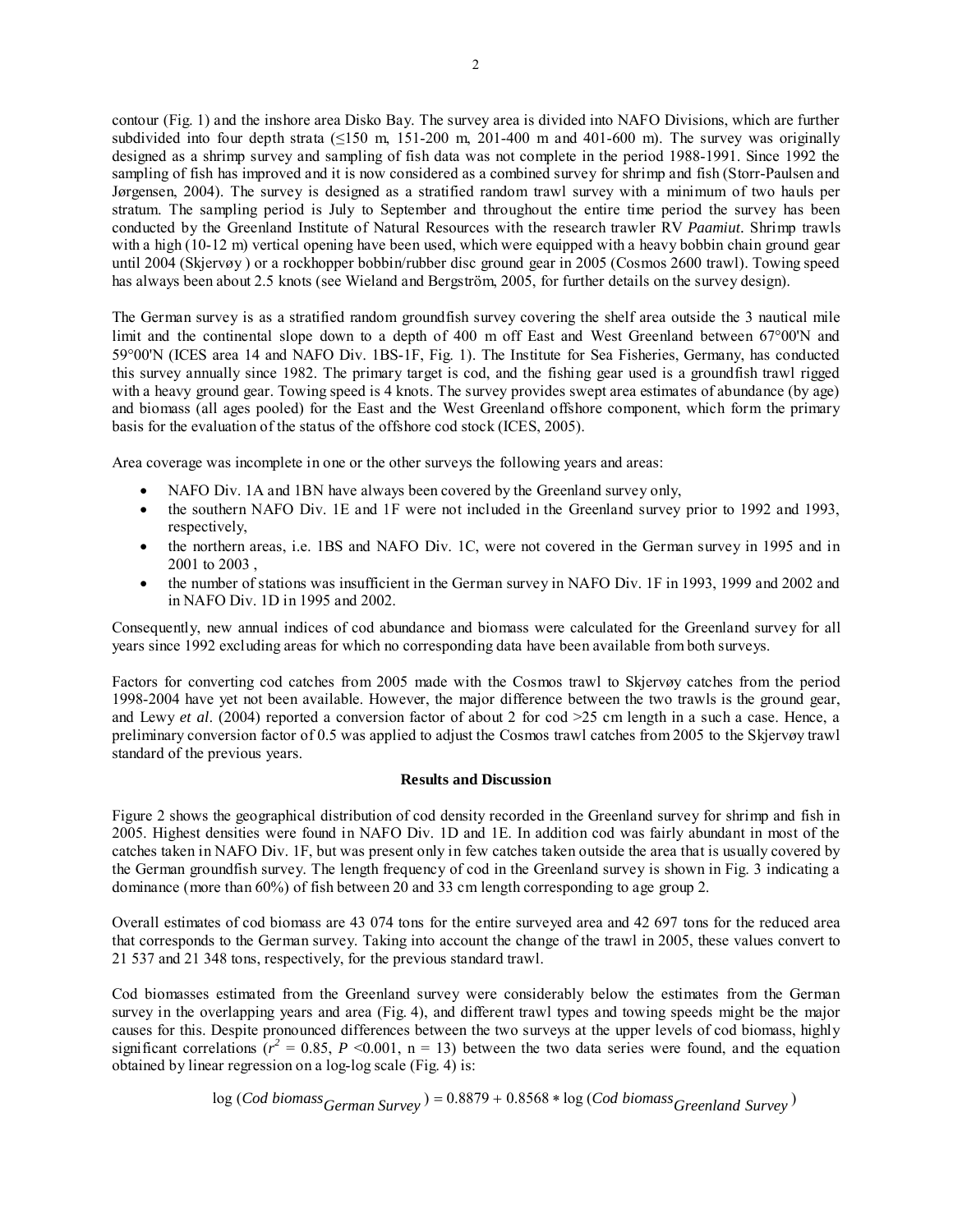This equation gives an estimate of cod biomass for 2005 of 39 550 tons in NAFO Div. 1B (south of 67°N) to 1F and can be compared with the values from the German survey in previous years. The cod biomass index derived in this way for 2005 is more than 5 times higher than that for 2004, but this is still far below the level of cod biomass observed in late 1980s (Fig. 5).

#### **References**

ANON. 2004. Scientific Council Meeting –October/November 2004. *NAFO SCS Doc*., No. 20, Serial No. N5061.

- HVINGEL, C. 2002. Assessment, prediction and risk analysis of stock development: Shrimp off West Greenland, 2002. *NAFO SCR Doc*., No. 157, Serial No. N4786.
- HVINGEL, C. 2003. Assessment, prediction and risk analysis: Stock development and production of northern shrimp off West Greenland. *NAFO SCR Doc*., No. 73, Serial No. N4912.
- HVINGEL, C., and M. C. S. KINGSLEY. 2002. A framework for the development of management advice on a shrimp stock using a Bayesian approach. *NAFO SCR Doc*., No. 158, Serial No. N4787.
- ICES. 2005. Report of the North Western Working Group. *ICES C.M. Doc*., No. 2005/ACFM:21.
- LEWY, P., R. Nielsen and H. Hovgård. 2004. Survey gear calibration independent of spatial fish distribution. *Can. J. Fish. Aquat. Sci*., **61**: 636-647.
- STORR-PAULSEN, M., and O. JØRGENSEN. 2004. Biomass and abundance of demersal fish stocks off West Greenland estimated from the Greenland shrimp survey, 1988-2004. *NAFO SCR Doc*., No. 39, Serial No. N5125.
- STORR-PAULSEN, M., and K. WIELAND. 2004. A preliminary estimate of cod biomass (*Gadus morhua*) biomass in West Greenland offshore waters (NAFO Subareas 0+1) in 2005. *NAFO SCR Doc*., No. 70, Serial No. N5040.
- WIELAND, K., AND B. BERGSTRÖM, 2005. Results of the Greenland Bottom Trawl Survey for Northern shrimp (P*andalus borealis*) off West Greenland (NAFO Subarea 1 and Division 0A), 1988-2005. *NAFO SCR Doc*., No. 74, Serial No. N5179.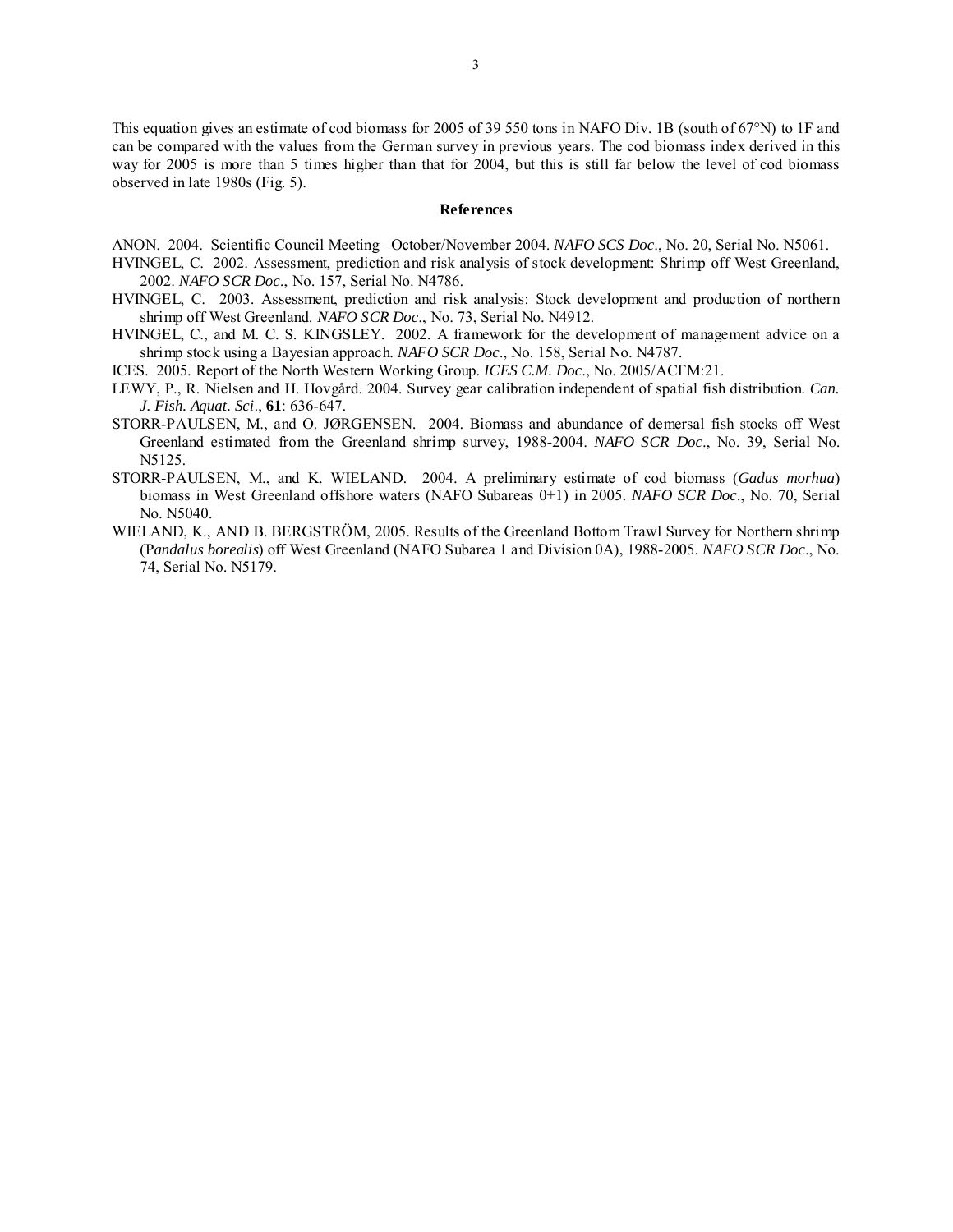

Fig. 1. Survey coverage for the Greenland fish and shrimp survey and the German ground fish survey in West Greenland offshore waters. (\*: areas 1BS and 1C was not covered by the German survey in 1995 and in 2001 to 2003).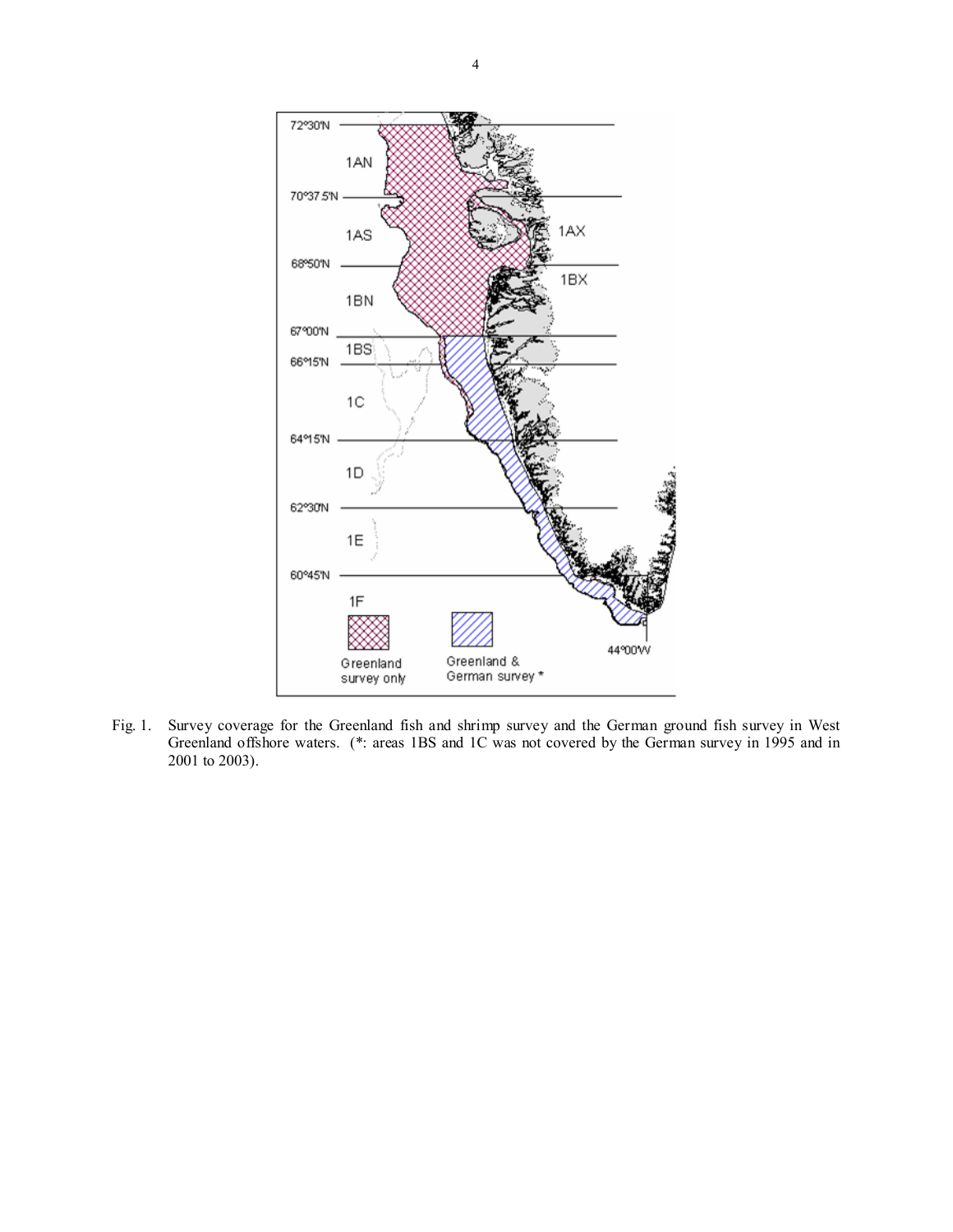

Fig. 2. Geographical distribution of cod density (in kg/h) in the Greenland Bottom Trawl Survey in 2005. Numbers in parentheses denotes number of tows.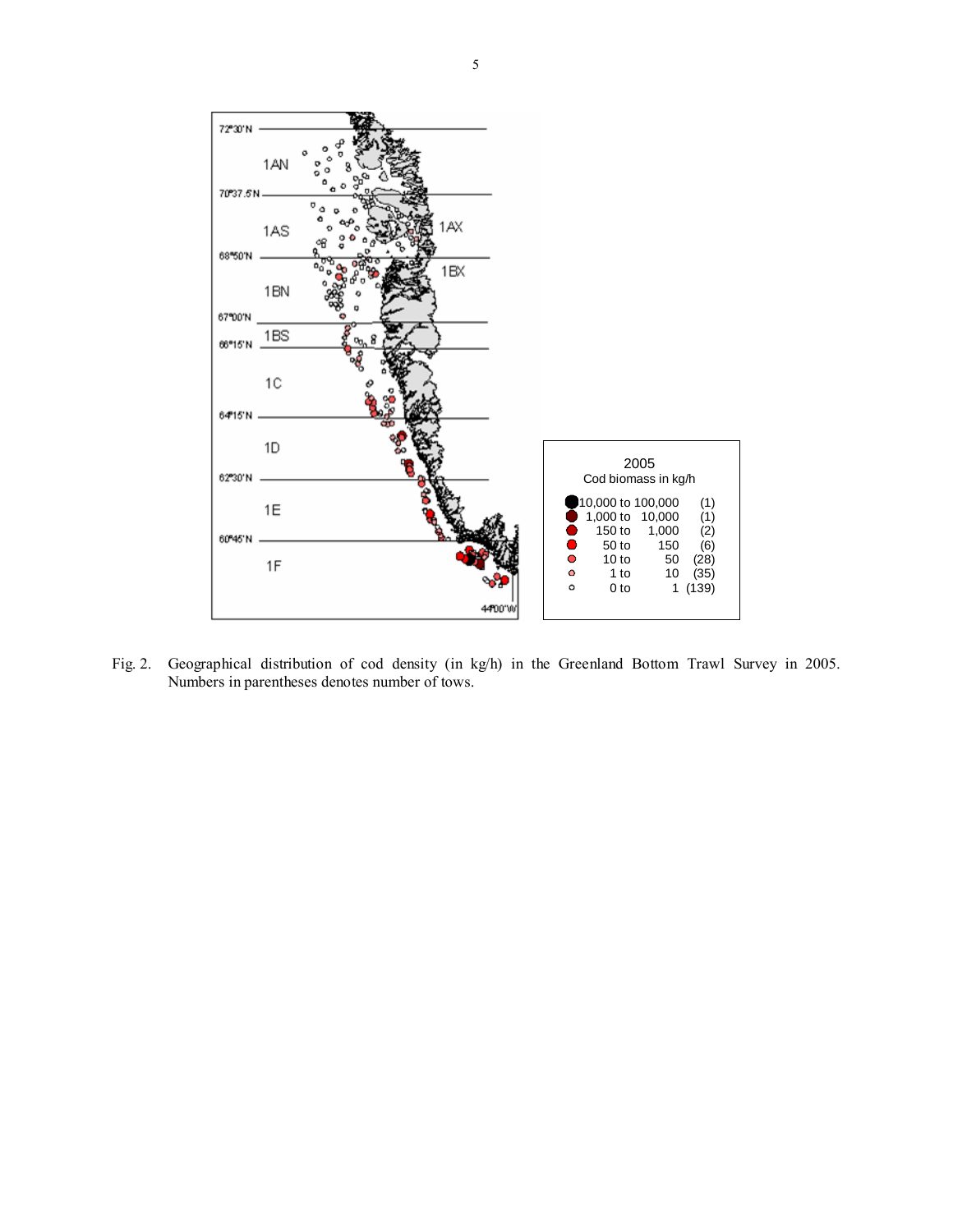

Fig. 3. Length frequency distribution of cod in the Greenland Bottom Trawl Survey in 2005.



Fig. 4. Relationship between estimates of cod biomass in the overlapping area of the German Groundfish Survey and the Greenland Bottom Trawl Survey, 1992-2004. Dashed and dotted lines indicate limits of the 95% confidence and prediction intervals, respectively.